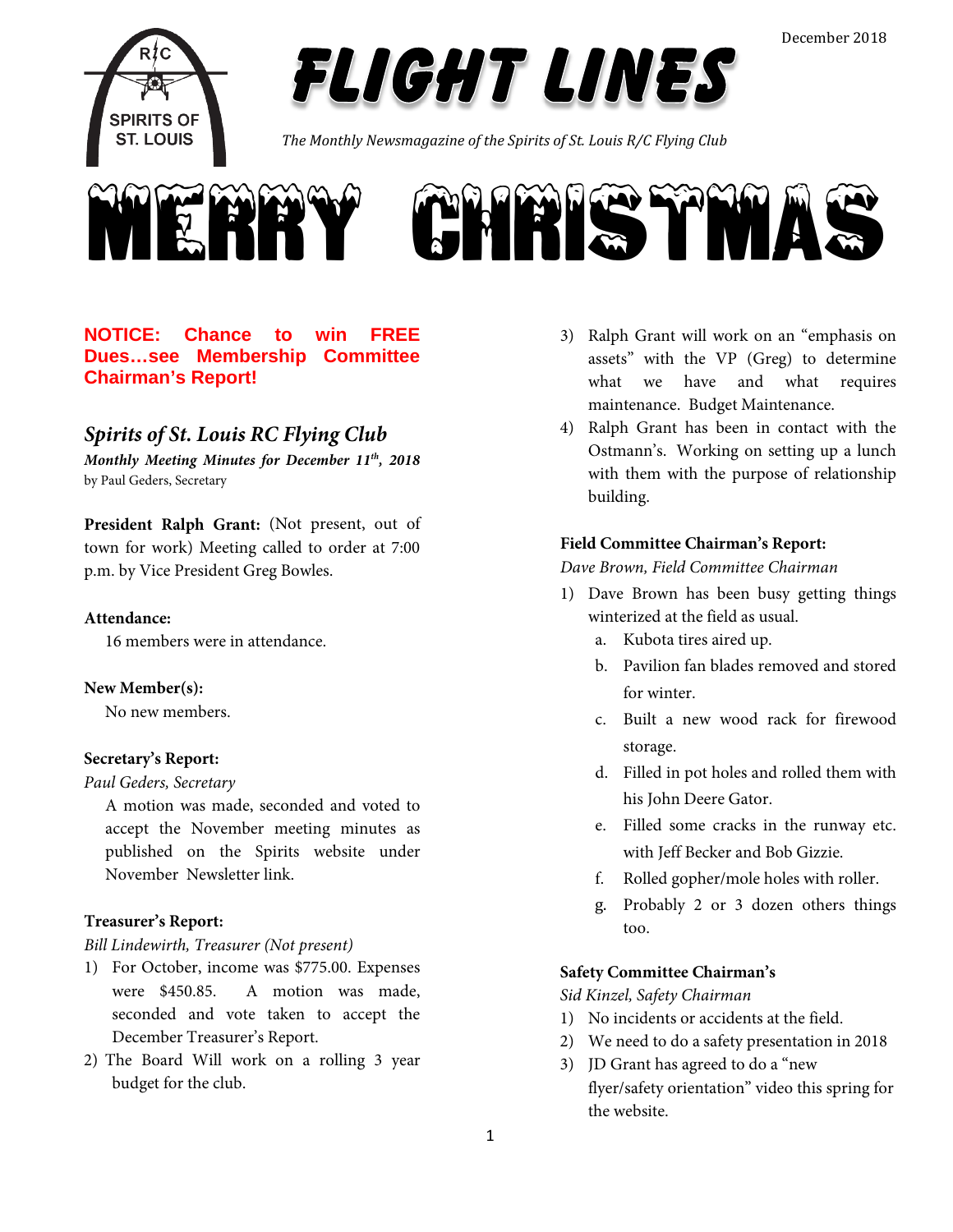# *FLIGHT LINES*

4) Watch out for the cold!

# **Membership Chairman's Report:**

*Ralph Doyle, Membership Chairman*

- 1) Current membership is at 129 members. 15 members are signed up for 2019.
- 2) Membership voted the new dues rate of \$150 for Family and FREE for 19 and younger youth. 37 to 1 for Family dues, and 36 to 1 for FREE youth dues.
- **3) If you don't have your 2019 AMA card you will not be allowed to fly starting January 1st.**
- 4) **Everyone that pays in full in 2018 will be eligible for a "Free Dues" drawing that will be held at the January Meeting.**
- 5) **Click below for access to our [Membership Application](http://spiritsofstl.com/membership.php) (s)**

# **Upcoming Spirits Events:**

- 1) **2019 Frozen Thumbs Fly-In; Tuesday, January 1st; 9:00 a.m. "Till we're frozen";**  Hot Coffee, soda and Chili will be served.
- 2) **Local Aviation Museum Tour:** Greg Bowles is working on a Saturday tour of the Historic Aircraft Restoration Museum at Dauster Flying Field known as Creve Coeur Airport.

# **Upcoming Local Events:**

1) **SLRCFA Friday Night Indoor Flying; November 3rd thru March 29th; 6-9:00pm;** Central Baptist Church, 601 N. Central Ave., Eureka, 6:00-9:00 p.m.; \$5.

# **Old Business:**

Bob Gizzie suggested method to increase our membership by looking into having an area set aside in the southwest side of the pavilion for RC cars. The idea, if approved by the land owners, would be to have them become members of our club, thus bringing in more revenue in the form of dues. Lots of details have to be worked out if

this comes to fruition.

# **New Business:**

- 1) **Trailer-Fix or not!** Motion was made by Dave Brown to give Bill Lindewirth the club trailer by transferring ownership to him legally. Motion passed unanimously.
- 2) Dave Brown made another motion to have the John Deere 935 mower, its deck, and roller be removed from the property by Bill Lindewirth, or we will dispose of it. Motion passed unanimously.
- 3) This will tie into the issue of maintaining assets that the club owns.
- 4) Motion made by Paul Geders, related to field flooding, was to tether the tables, and Dave suggested the BBQ pit too, to the pavilion posts just like they do at Buder Park, which hasn't lost, or damaged, one table yet. All our other stuff can be moved in pickup trucks and/or vans. The folding flight tables could possibly be stored in the rafters of the pavilion. If we do flood we will move everything else to Thies Farms on Greens Bottom Rd. Motion passed unanimously.
- 5) Indoor flying session in January/February was discussed? To have an indoor flying session or not have one? Greg is to get a set date and bring date to membership. We have to have a commitment of at least 16 individuals at \$5.00 each to cover the cost of renting.
- 6) Brainstorm some Monthly Meeting Topics A few of Ralph Grant's Ideas are shown below.

**January – Vapor Pylon Racing** Ralph has acquired two Vapors' and we will be racing the pylons (photography light stands). 1st and 2nd takes the night vapors with them as winnings.

**February** – It's cold outside and the only flying we get in is online. Bring your favorite aviation related websites to review with the club!